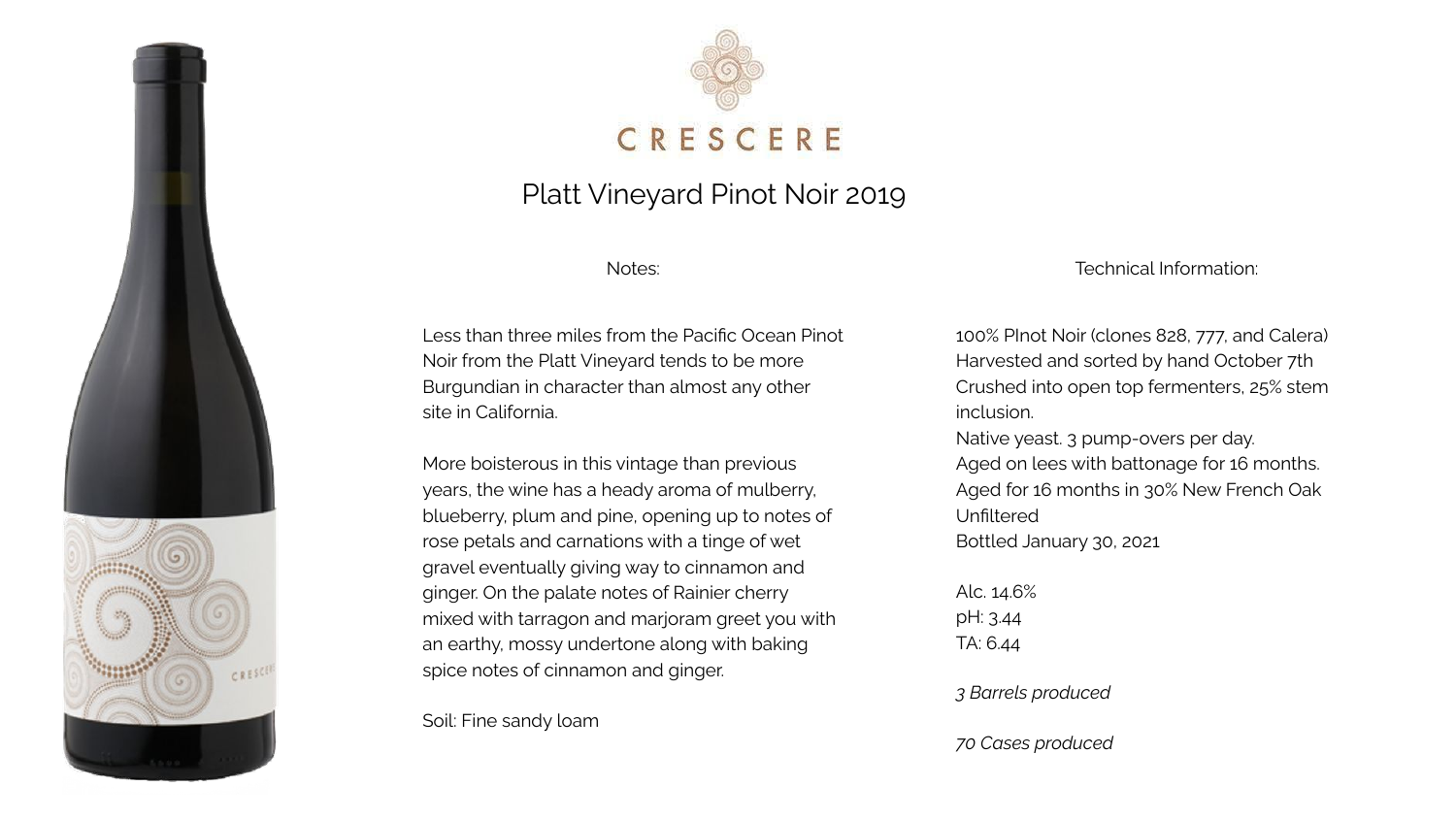# Proposed Pairings

*At Crescere, we understand that pairing is more art than science and that everyone's palate and preferences differ, but please consider the following a jumping off point.*

# Food pairing: Spice Rubbed Chicken Thighs with Root Vegetables

Our 2019 Platt Pinot Noir was so redolent of spices that those were the first notes that came to mind when thinking of a pairing. While this dry rub could also work well on pork, we opted to make our lives easier and cook up a simple tray bake with chicken thighs and root vegetables that gives us a simple-to-make dish that over delivers for the effort you have to put in. The root vegetables pick up the spices well and will make you feel all warm inside and make you reach for your glass to help extend that warm feeling from the top of your head to the tips of your toes.

#### Music Pairings: Something with a little kick to it

Ti Amo: Phoenix **Harry's House: Harry's House: Harry Styles** Control: Janet Jackson

# Book Pairing: Books that invite you to escape

Beach Read: Emily Henry The Night Circus: Erin Morgenstern Cover Story: Susan Rigetti